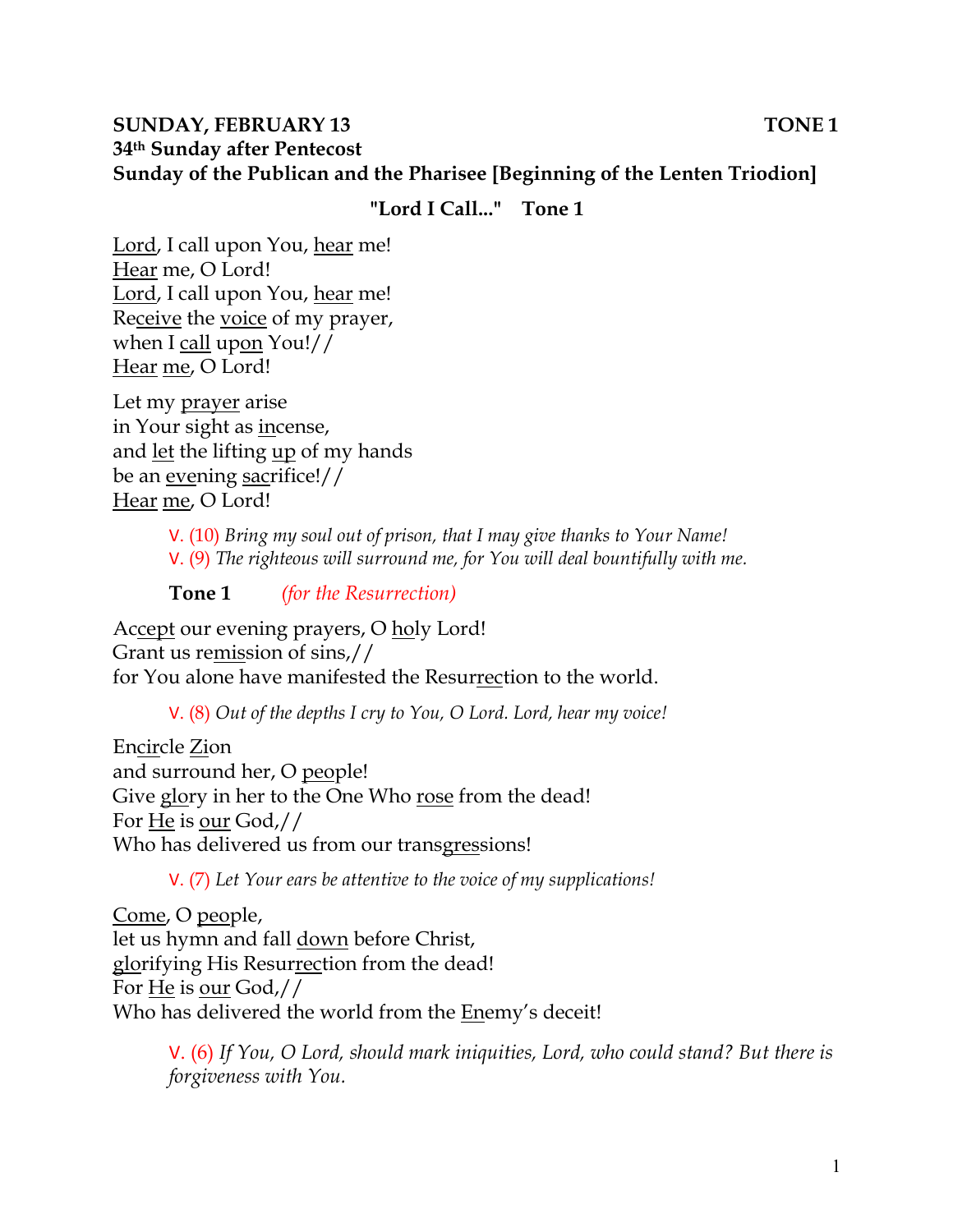#### *(Resurrection stichera by Anatolius)*

Be glad, O heavens! Sound trumpets, O foundations of the earth! Sing in gladness, O mountains! Behold Emmanuel has nailed our sins to the Cross! Granting life, He has slain death.// He has resurrected Adam as the Lover of man.

> V. (5) *For Your Name's sake I wait for You, O Lord. My soul has waited for Your word; my soul has hoped on the Lord.*

Let us praise Him Who voluntarily was crucified in the flesh for our sake. He suffered, was buried, but rose from the dead. By Orthodoxy confirm Your Church, O Christ.// Grant peace for our life as the gracious Lover of man.

> V. (4) *From the morning watch until night, from the morning watch, let Israel hope on the Lord!*

We stand before Your life-bearing tomb unworthily, O Christ God, offering glory to Your ineffable compassion. You have accepted the Cross and death, O sinless One// to grant Resurrection to the world as the Lover of man.

V. (3) *For with the Lord there is mercy and with Him is plenteous redemption, and He will deliver Israel from all his iniquities.*

Let us praise the Word, co-eternal with the Father. He ineffably came forth from the virginal womb. He freely accepted the Cross and death for our sake. He was raised in glory.// Glory to You, O lifegiving Lord, the Savior of our souls!

V. (2) *Praise the Lord, all nations! Praise Him, all peoples!*

**Tone 1\*** *Idiomela (from the Lenten Triodion)*

Brothers, let us not pray like the Pharisee! He who exalts himself will be humbled. Let us prepare to abase ourselves by fasting; let us cry aloud with the voice of the Publican:// "O God, forgive us sinners!"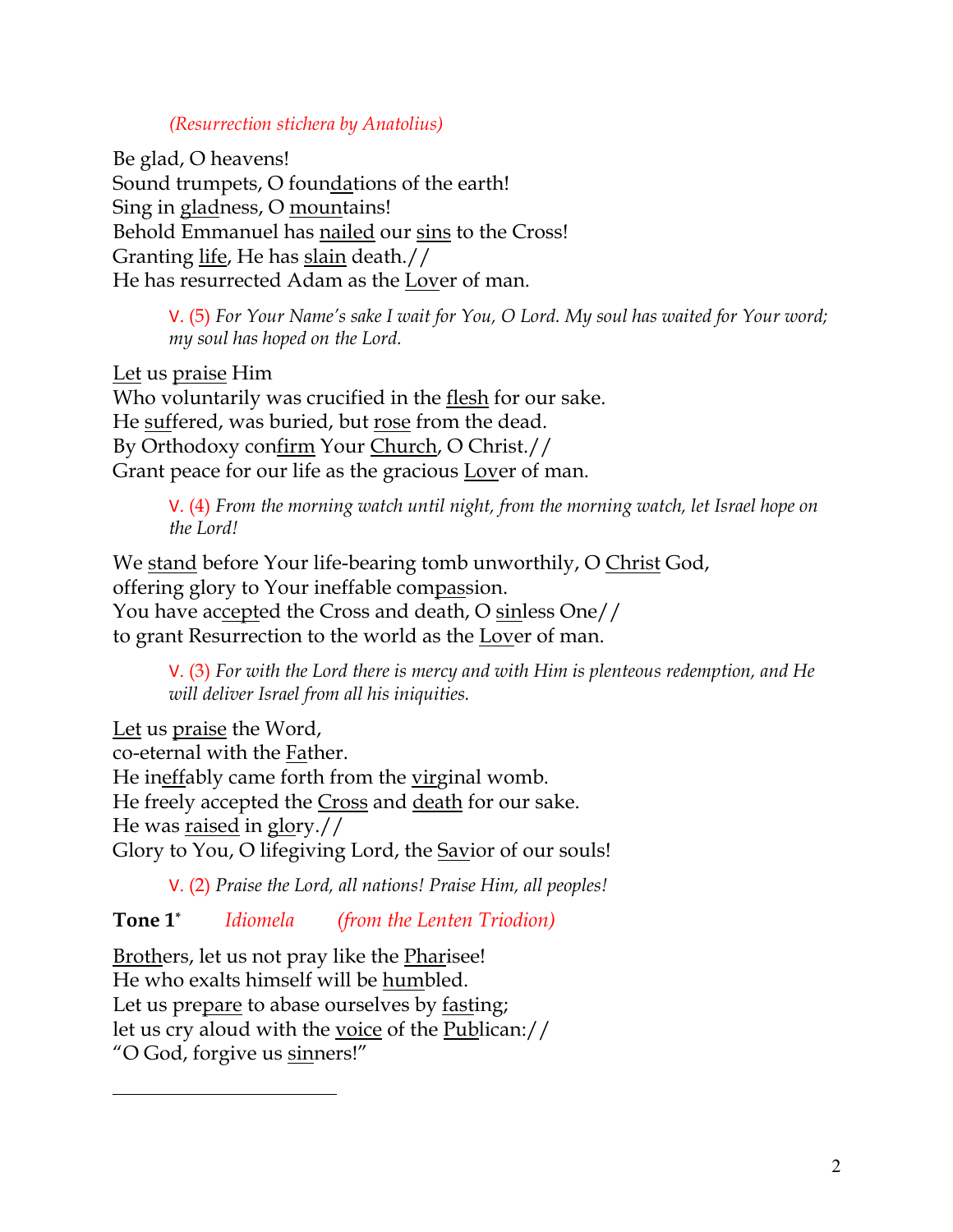V. (1) *For His mercy is confirmed on us, and the truth of the Lord endures forever.* 

The Pharisee went up to the temple with a proud and empty heart; the Publican bowed himself in repentance. They both stood before You, O Master: the one, through boasting, lost his reward, but the other, with tears and sighs, won Your blessing: Strengthen me, O Christ our God, as I weep in Your presence,// since You are the Lover of man!

*Glory to the Father, and to the Son, and to the Holy Spirit;*

**Tone 8** *(from the Lenten Triodion)*

I know the value of tears, O almighty Lord: they delivered Hezekiah from the gates of death, and rescued the harlot from repeated sins. Tears justified the Publican instead of the Pharisee. I pray You, O Lord:// "Number me with the former, and have mercy on me!"

*now and ever, and unto ages of ages. Amen.* 

**Tone 1** *(Theotokion – Dogmatikon)*

Let us praise the Virgin Mary! The gate of heaven, the glory of the world! The song of the angels, the beauty of the faithful! She was born of man, yet gave birth to God! She was revealed as the heaven, as the temple of the Godhead! She destroyed the wall of enmity! She commenced the peace; she opened the Kingdom! Since she is our foundation of faith, our defender is the Lord Whom she bore! Courage! Courage! O People of God! For Christ will destroy our enemies// since He is all powerful.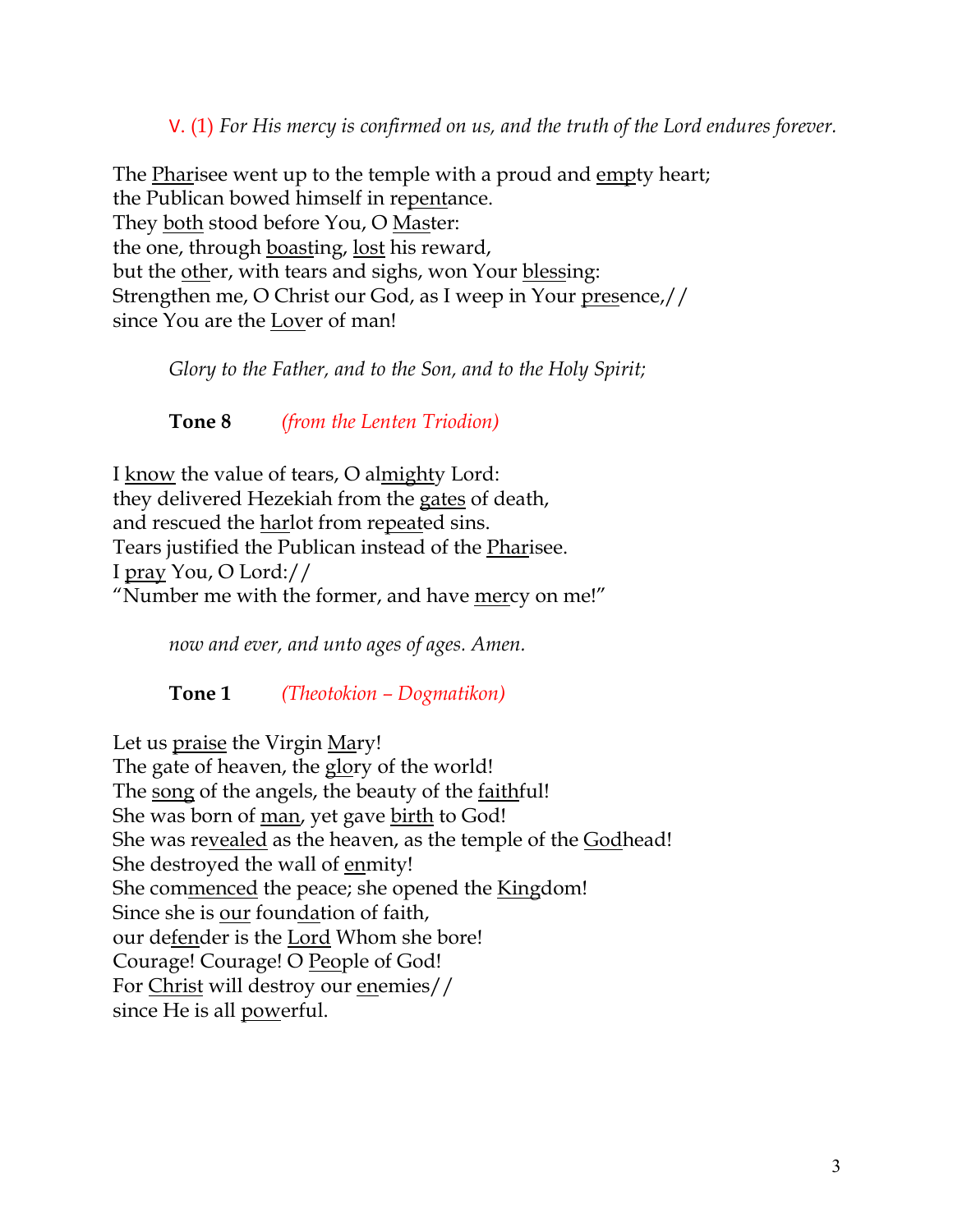## **Aposticha**

**Tone 1** *(for the Resurrection)*

We have been freed from sufferings by Your suffering, O Christ. We have been delivered from corruption by Your Resurrection.// O Lord, glory to You!

### V. *The Lord is King; He is robed in majesty!*

Let creation rejoice! Let the heavens be glad! Let the nations clap their hands with gladness, for Christ our Savior has nailed our sins to the Cross. Slaying death, He has given life.// He has resurrected fallen Adam as the Lover of man.

V. *For He has established the world, so that it shall never be moved.*

As King of heaven and earth, You were voluntarily crucified in Your love for man. Hell was angered when it met You below. Adam rose seeing You, the Creator, under the earth. O wonder! How has the Life of all tasted death? You enlightened the world which cries:// O Lord, Who rose from the dead, glory to You!

## V. *Holiness befits Your house, O Lord, forevermore!*

The myrrhbearing women came with haste to Your tomb, bearing myrrh and lamenting. Not finding Your most pure body, they learned from the angel of the new and glorious wonder. They told the Apostles:// "The Lord is risen, granting the world great mercy."

*Glory to the Father, and to the Son, and to the Holy Spirit;*

**Tone 5** *(from the Lenten Triodion)*

The weight of my transgressions burdens mine eyes: I cannot lift my gaze to the heights of heaven, O Lord. Accept me in repentance, as You accepted the Publican;// have mercy on me, O Savior!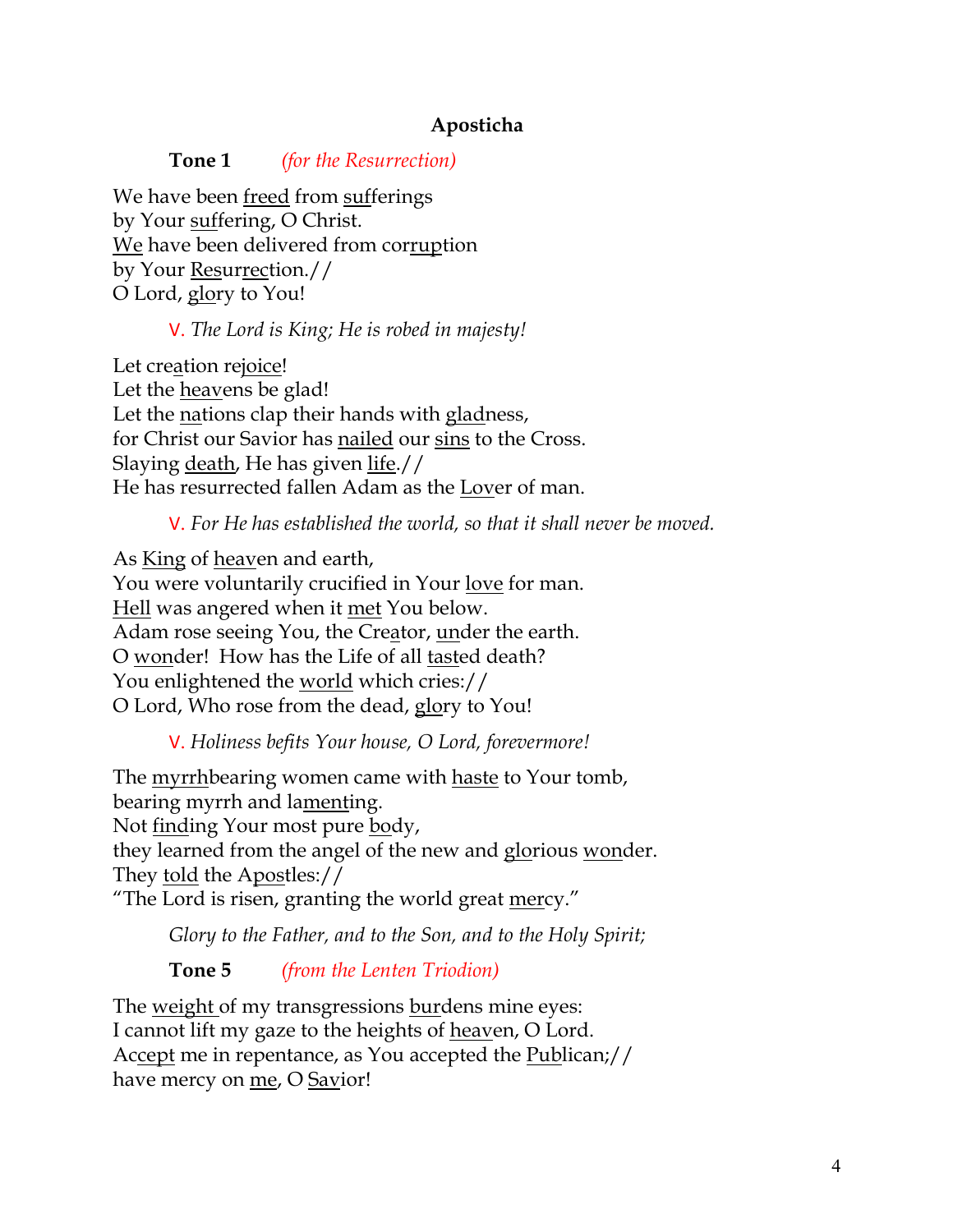*now and ever, and unto ages of ages. Amen.*

## **Tone 5** *(Theotokion)*

O most precious Virgin, you are the gate, the temple, the <u>palace</u>, the <u>throne</u> of the King. From you, my Redeemer, Christ the Lord, appeared to those asleep in <u>dark</u>ness. He is the Sun of Righteousness, Who desired to enlighten His image, whom He had created. Since you possess motherly boldness before Him, O all praised Lady,// pray unceasingly that our souls may be saved!

*(at Great Vespers)*

# **Tone 1 Troparion** *(Resurrection)*

When the stone had been sealed by the Jews, while the soldiers were guarding Your most pure body, You rose on the third day, O Savior, granting life to the world. The powers of heaven therefore cried to You, O Giver of Life: "Glory to Your Resurrection, O Christ! Glory to Your Kingdom!// Glory to Your dispensation, O Lover of mankind!"

> *Glory to the Father, and to the Son, and to the Holy Spirit, now and ever, and unto ages of ages. Amen.*

# **Tone 1 Resurrectional Dismissal Theotokion**

When Gabriel announced to you, O Virgin, saying "Rejoice!" with that word the Master of all was incarnate in  $\gamma$ you, the holy Ark, spoken of by the righteous David! Your <u>womb</u> became more spacious than the <u>heavens</u>, for you carried your Creator. Glory to Him Who took abode in you! Glory to Him Who came ^forth from you!// Glory to Him Who freed us by being born of you!